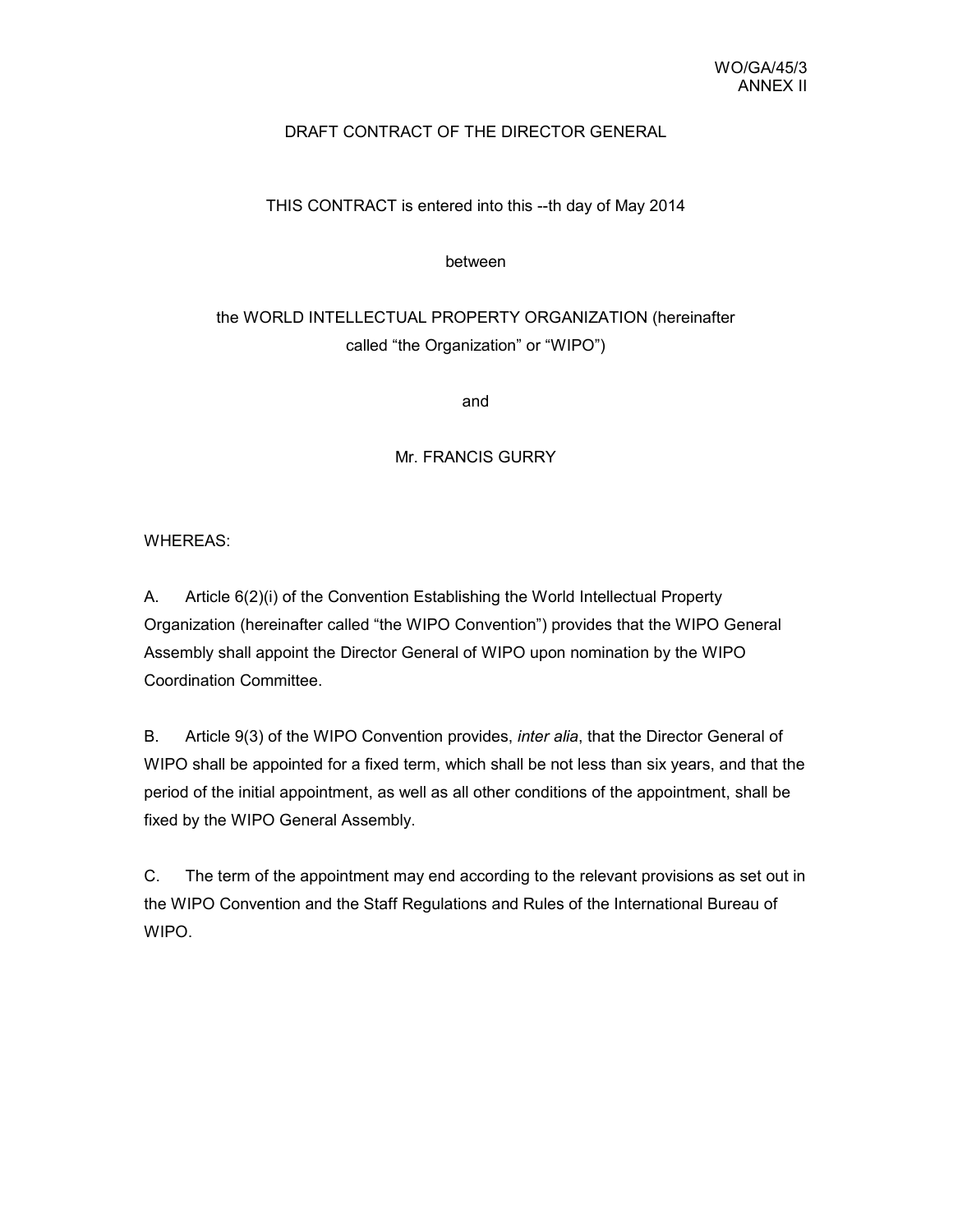D. Upon the nomination of the WIPO Coordination Committee, the WIPO General Assembly re-appointed Mr. Gurry as Director General of WIPO on May 8, 2014.

## IT IS HEREBY AGREED AS FOLLOWS:

#### Term of Appointment

1. The re-appointment of Mr. Gurry as Director General of WIPO shall be for a fixed term of six years, commencing on October 1, 2014.

### Salary and Allowances

 $\ddot{\phantom{a}}$ 

2. Throughout the term of his appointment, the Organization shall pay to Mr. Gurry

 (1) an annual net salary equivalent to the highest salary payable to the Head of a Specialized Agency of the United Nations which has its headquarters in Geneva;

 (2) an annual representation allowance of 62,100 Swiss francs, which will be updated annually according to the Consumer Price Index (CPI) for Geneva<sup>\*</sup>; and

 (3) an annual housing allowance of 76,200 Swiss francs, which will likewise be updated annually according to the CPI for Geneva.

3. The Organization shall make available to Mr. Gurry a car and chauffeur for official duties and pay the expenses relating thereto.

4. Mr. Gurry shall be entitled to appropriate security protection, where necessary.

<sup>∗</sup> The CPI for Geneva is issued by the Office Cantonal de la Statistique.